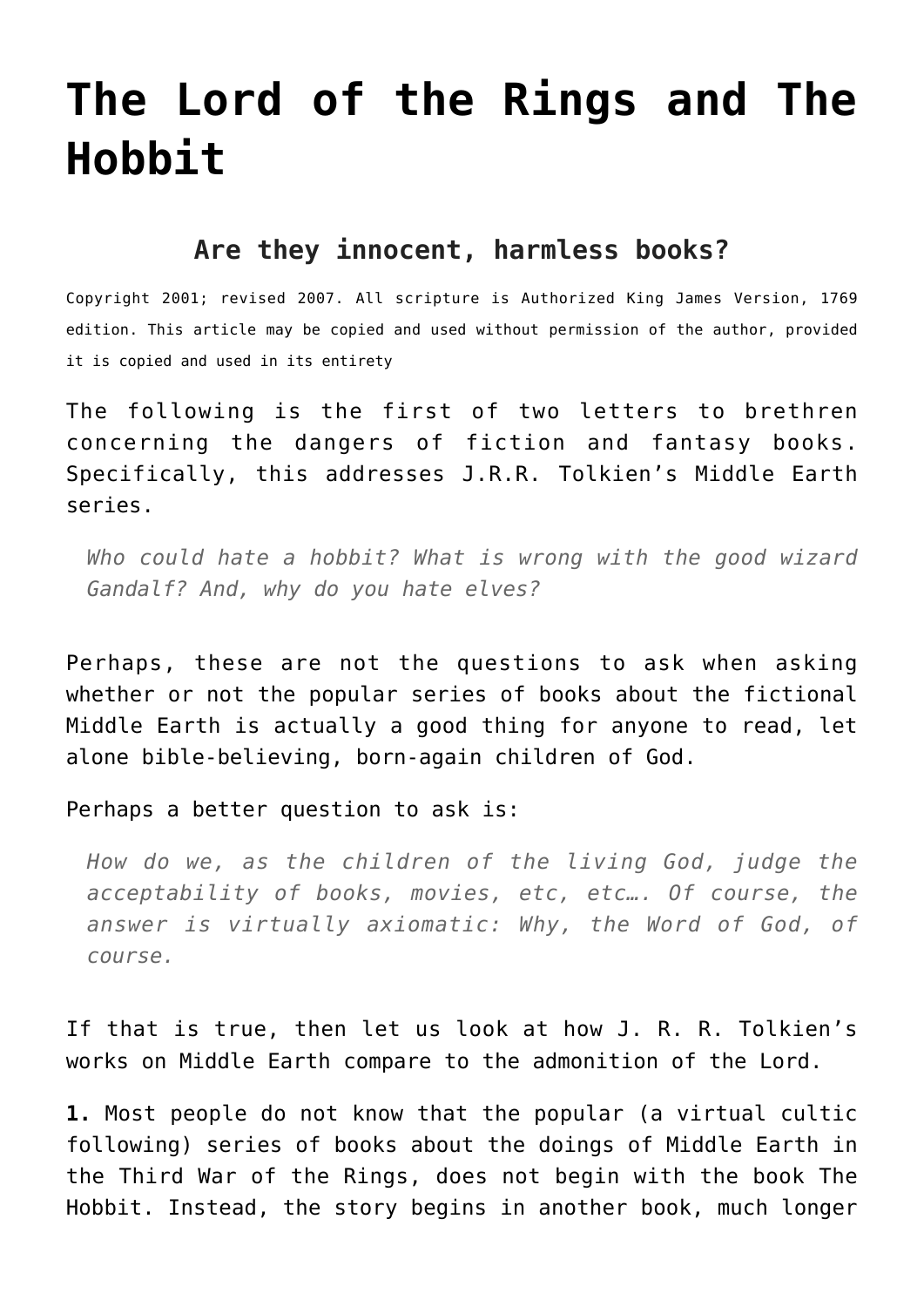and more difficult to read, called The Silmarillion.

The Silmarillion is the ground of the entire series. Without this book, the series has no real beginning, and no real meaning. The setting and seriousness of The Hobbit, and The Lord of the Rings is largely lost outside of The Silmarillion. But this book appears as virtually another religion to almost everyone, including the lost. One reviewer described it as *"A grim, tragic, powerful book, shot through with heroism and hope … its power is almost that of mysticism."* ((Toronto Globe and Mail, date not cited))

Of course there is a reason for the power that approaches mysticism. If the reviewer had fully understood the following information presented in the book and repeated on the Wikipedia website, it would have been clear that it is mysticism.

"The Silmarillion is a collection of Tolkien's works, standardized and published by his son Christopher, posthumously. It contains these five pieces:

- 1. The Ainulindalë the creation of Eä, Tolkien's universe.
- 2. The Valaquenta the Valar? and Maiar?, the deities and angels.
- 3. The Quenta Silmarillion the history of the events before and during First Age.
- 4. The Akallabêth the history of the Second Age.
- 5. Of the Rings of Power and the Third Age.

The Silmarillion is a very complex work, employing an extremely wide array of themes, that originate in lore of countries all over Europe, but not adhering to any of them. Thus, the title of Eru Ilúvatar (One who is Father of All) is clearly a borrowed from the Norse mythology; the story of Túrin Turambar is very similar to a motive from Kalevala; and Nùmenor is obviously reminiscent of Atlantis (in fact, one of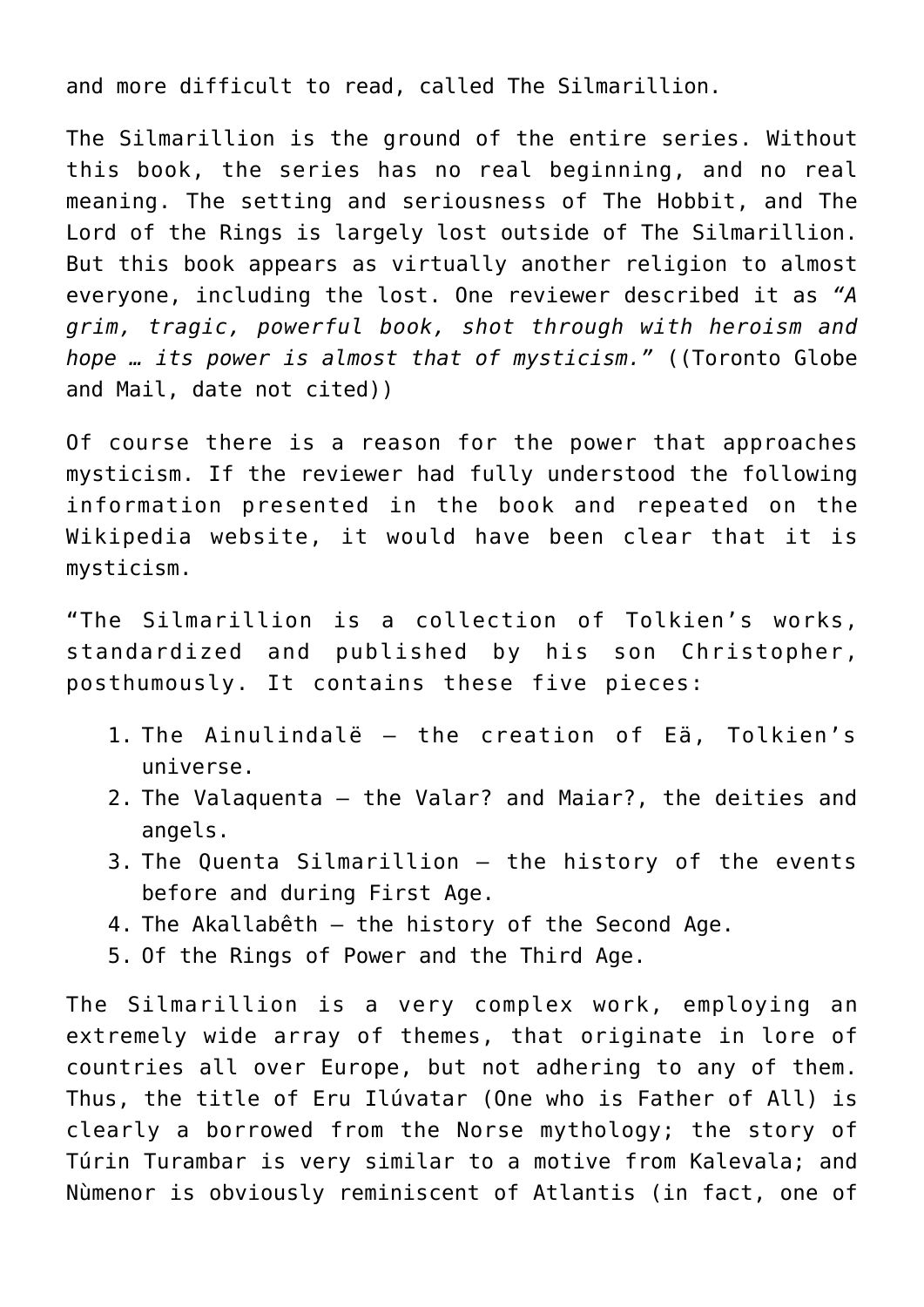the names Tolkien gave that land was Atalantë)." ((Wikipedia website: www.wikipedia.com))

With such detail and arrangement as an alternate creation account, holy places, the reason for evil, gods and how one must attain peace in the afterlife, quite clearly the entire series beginning with The Silmarillion, and including The Hobbit and The Lord of the Rings trilogy, is nothing less than a false religion.

**2.** The entire Middle Earth series employs such creatures as immortal elves, ogres, wizards, mortal men, dragons, and a particular type of physical demon (orcs). Of the above mentioned, only ogres, the demons, and dragons are always evil. Men, wizards (a magican) and elves can be either good or evil. However, elves never lose their immortality unless they willingly give it up – *no matter what they do.*

*So what is wrong with this?*

**First,** the Lord commanded that Israel should not suffer a witch to live (this includes wizards being simply male witches).

Thou shalt not suffer a witch to live. *(Exodus 22:18)*

Moreover, the Lord stated expressly that witchcraft and rebellion are equally abominable sins.

For rebellion is as the sin of witchcraft, and stubbornness is as iniquity and idolatry. Because thou hast rejected the word of the LORD, he hath also rejected thee from being king. *(1 Samuel 15:23)*

So far there is no evidence that LORD is going to change His mind. In fact, we can be certain He will not.

**Second,** nowhere in Scripture (a true Book) are we told that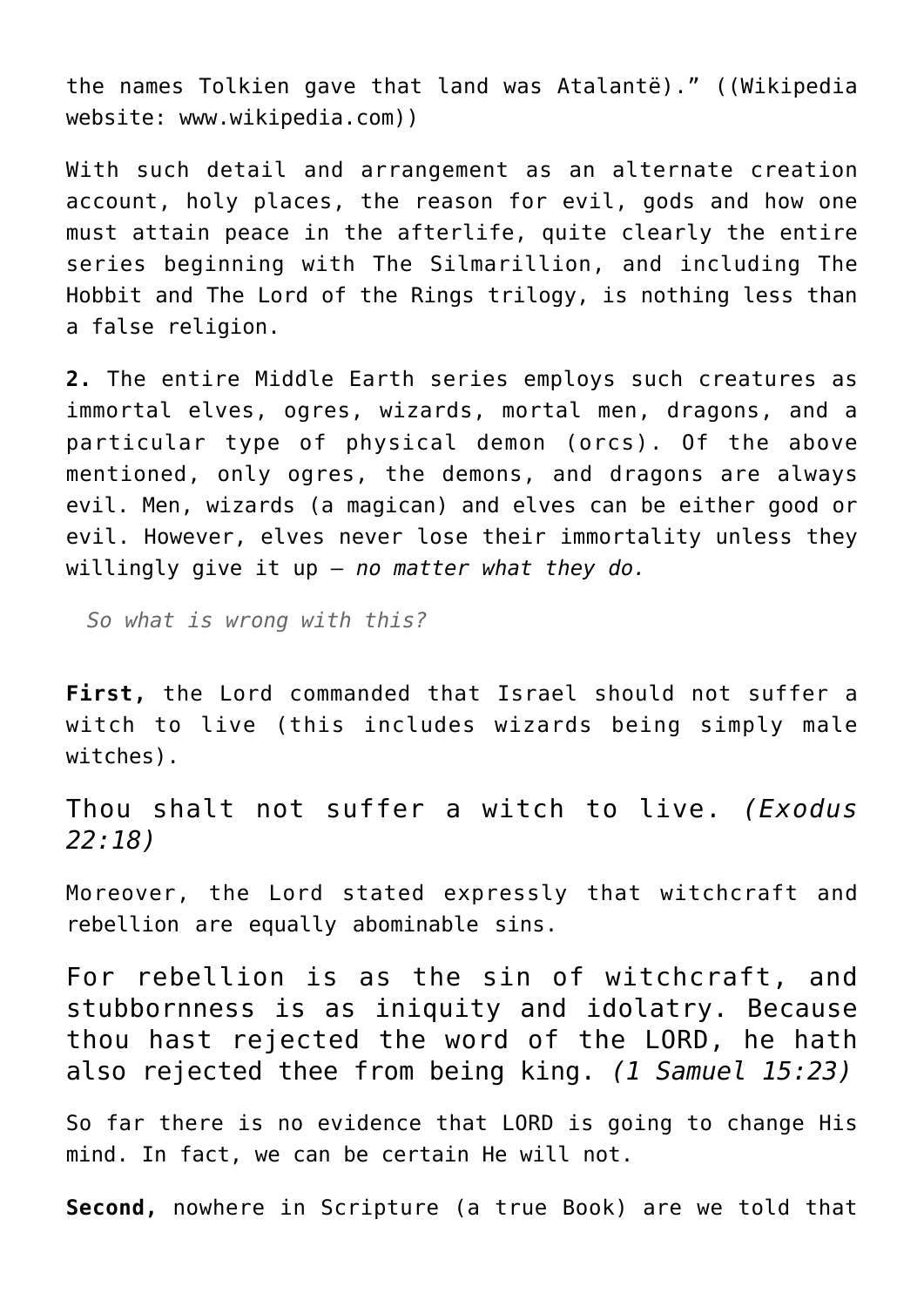anyone, man or angel, can do anything they want without consequence before God. Yes, lost or saved, even the most inane, idle word we may speak will be accounted for before the LORD.

But I say unto you, That every idle word that men shall speak, they shall give account thereof in the day of judgment. For by thy words thou shalt be justified, and by thy words thou shalt be condemned. *(Matthew 12:36-37)*

**Third,** we are never led to believe in the Scripture that the end justifies the means. If it did, then the Lord Jesus Christ would have never died on the cross for us. Yet, in the entire series on Middle Earth, over and over again deception, outright lies and murder are used for a "good" end, and justified because of the outcome.

**Fourth,** The entire series is no different than Dungeons and Dragons. The exact same characters, and character types appear in D & D. It simply depends on whose set you buy.

**3.** Okay, it is just fiction, and I take it that way. It cannot harm me.

That would be nice – if it were true. It simply is not. Going outside of the Lord's commandments and playing around with things that the Lord said not to look upon, nor touch; opens one up to the devil in a very serious way – *especially when it comes to witchcraft*. The battlefield wherein we frequently fight is the mind. If the mind is turned away from the reality of this spiritual war in which we are participants, the devil has the greater advantage. No, he cannot possess a saved person, but he can, and will, keep the mind filled with ungodly thoughts and attempt to build a resistance to the things of God, so that the person does not ever properly serve the Lord. Moreover, failure to follow the Lord's will in such matters can result in the Lord allowing Satan to torment one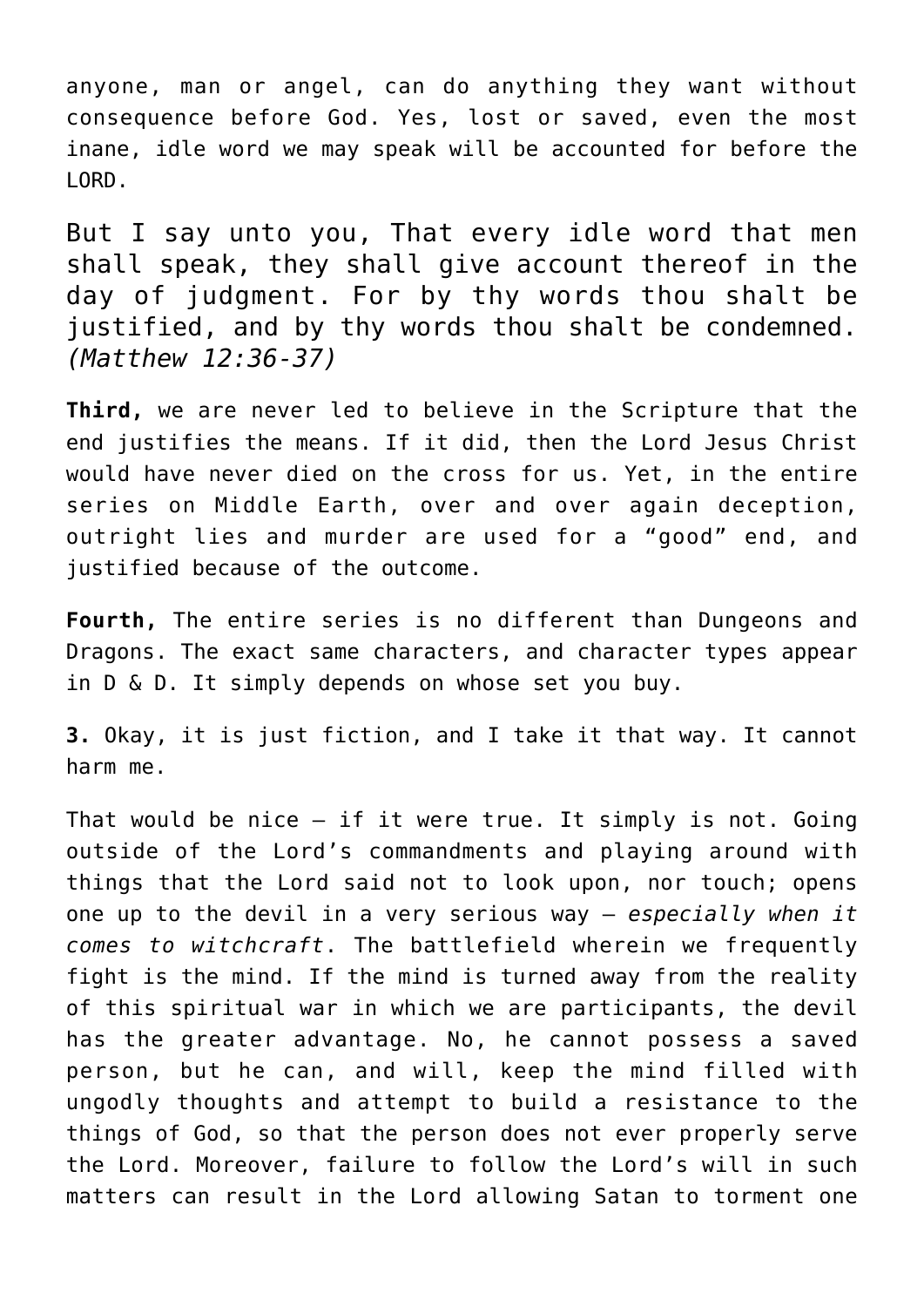mentally and physically so that a lesson may be learned.

But the Spirit of the LORD departed from Saul, and an evil spirit from the LORD troubled him. *(I Samuel 16:14)*

For I verily, as absent in body, but present in spirit, have judged already, as though I were present, concerning him that hath so done this deed, In the name of our Lord Jesus Christ, when ye are gathered together, and my spirit, with the power of our Lord Jesus Christ, To deliver such an one unto Satan for the destruction of the flesh, that the spirit may be saved in the day of the Lord Jesus. *(I Corinthians 5:3-5) (Somehow, I fail to see this as a desirable way to learn.)*

Additionally, if the mind is filled with such things that strengthen the flesh, and focus one on the things of the world – then one starves and weakens the mind of the soul so that the victories more frequently go to the flesh. The end result of that is a bad witness, or no witness at all. This is expressly why we are commanded to put away the things of the flesh and the world, and dwell upon heavenly things, right things, and things that speak of the truth.

If ye then be risen with Christ, seek those things which are above, where Christ sitteth on the right hand of God. *(Colossians 3:1)*

Finally, brethren, whatsoever things are true, whatsoever things are honest, whatsoever things are just, whatsoever things are pure, whatsoever things are lovely, whatsoever things are of good report; if there be any virtue, and if there be any praise, think on these things. *(Philippians 4:8)*

Incidentally, isn't it somewhat of a contradiction for someone who has been born in the truth and of the truth, and knows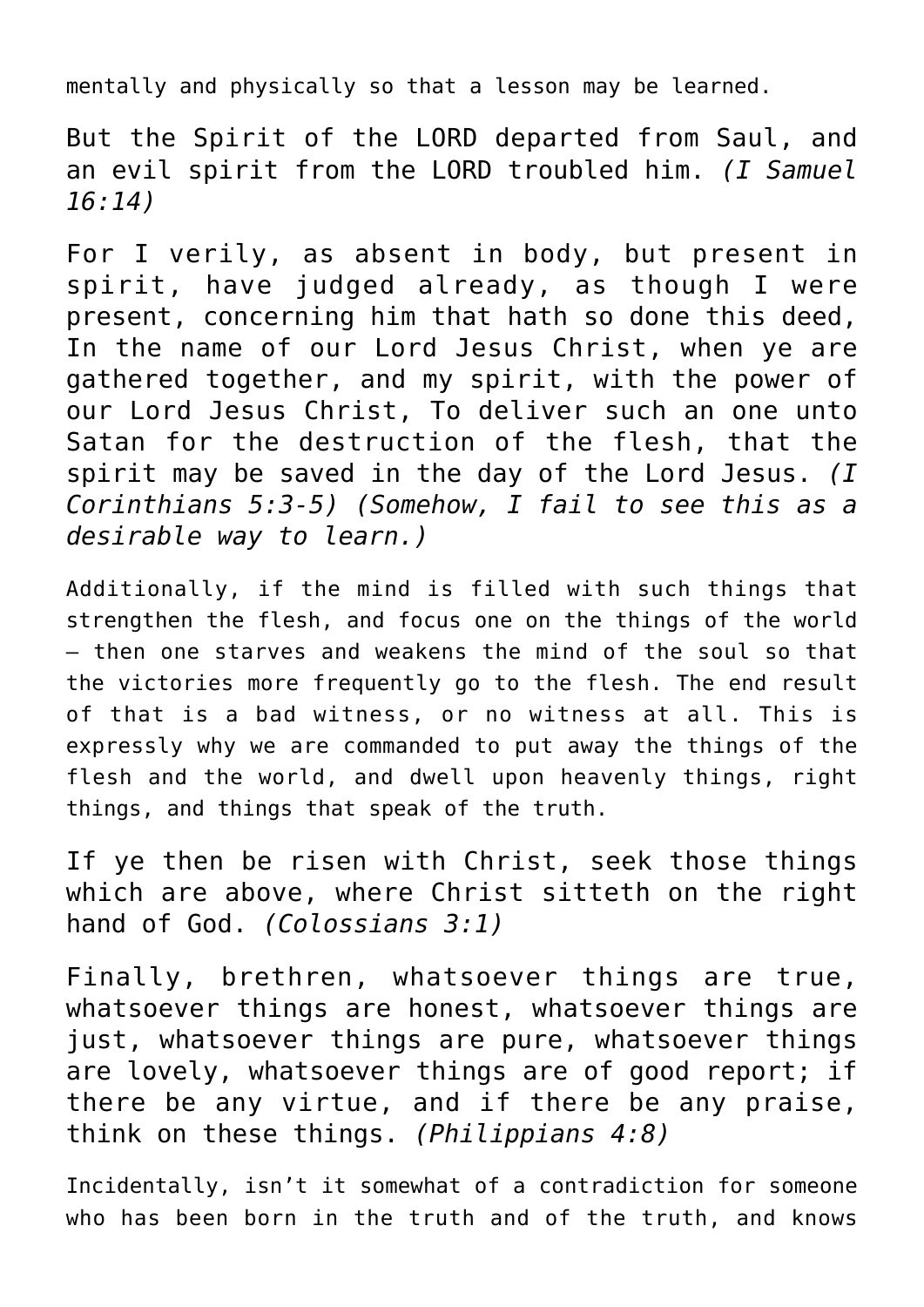reality to engage in fantasy (which is by definition not reality and a lie), and fiction (again, a lie), and in escapism (mentally opting out of reality)? If someone is bornagain of God, then shouldn't they love things that are true? After all, the following passages of Scripture speak clearly to the fact that God is not about untruth, nor does He abide it. Moreover, He wants His children to set aside such things and focus on the Lord who saved them, rather than on things of fantasy.

In hope of eternal life, which God, that cannot lie, promised before the world began; *(Titus 1:2)*

Wherein God, willing more abundantly to shew unto the heirs of promise the immutability of his counsel, confirmed it by an oath: That by two immutable things, in which it was impossible for God to lie, we might have a strong consolation, who have fled for refuge to lay hold upon the hope set before us: *(Hebrews 6:17-18)*

Wherefore seeing we also are compassed about with so great a cloud of witnesses, let us lay aside every weight, and the sin which doth so easily beset us, and let us run with patience the race that is set before us, Looking unto Jesus the author and finisher of our faith; who for the joy that was set before him endured the cross, despising the shame, and is set down at the right hand of the throne of God. *(Hebrews 12:1-2)*

**4.** J. R. R. Tolkien did not intend to create a false religion.

Whether J. R. R. Tolkien truly understood what he was doing, only the LORD God really knows. However, the understanding of the person involved in perpetrating the evil is rarely, if ever, the issue. The real issue is that there is a real creation, a real reason for evil and wickedness, and a real